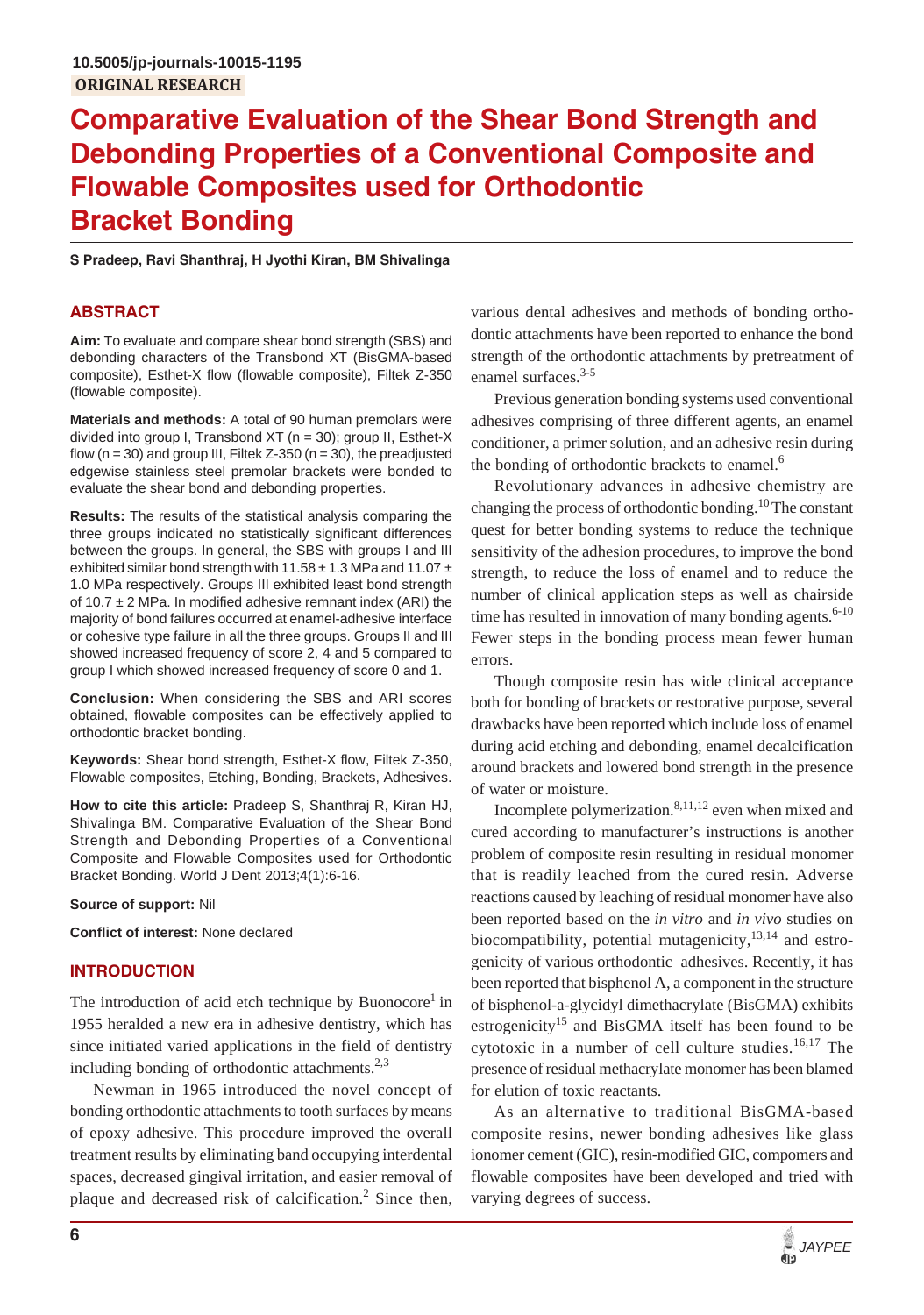*Comparative Evaluation of the Shear Bond Strength and Debonding Properties of a Conventional Composite*

Thus, the flow property is an important feature for clinical consideration that influences both the penetration of the adhesive into retentive mechanism at the bracket base and the ability of an adhesive to resist bracket drift during direct bonding. Hence, among the various innovations introduced in composite resins, a plethora of low viscous composite resins and flowable composites were marketed for restorative purpose and bonding orthodontic attachments which needs special mention. Flowable composites are low viscosity composite resins, created by retaining the same particle size of traditional hybrid composites, but reducing filler content and increasing resin content to reduce viscosity of resin.

Flowable composites were marketed for bonding of brackets during early 21st century. Flowable composite merits special attention because of their clinical handling characters of nonstickiness, fluid injectability<sup>18</sup> and shear bond strength (SBS) comparable to that of traditional composite adhesives.19

Considering the merits and demerits of BisGMA-based composite resin, and flowable composite the present *in vitro* study was planned to evaluate Esthet-X flow, Filtek Z-350 flowable composites as an alternative orthodontic bonding agent by determining its SBS and debonding characters and to compare it with that of conventionally used BisGMA-based composite resin Transbond XT composite.

## **MATERIALS AND METHODS**

The present *in vitro* study was planned to evaluate and compare the SBS of a conventional composite and flowable composites used for orthodontic bracket bonding.

Stainless steel metal brackets were bonded on extracted human premolar teeth using the above three mentioned adhesives. SBS and debonding characters of the three materials under study were determined and compared. The following materials and equipment were used for the above study:

I. Materials

- Adhesive system for evaluation:
	- Transbond XT (3M UNITEK, Monrovia, California) (Fig. 1A)
	- Esthet-X flow (Dentsply) (Fig. 1B)
	- Filtek Z-350 (3M UNITEK, Monrovia, California) (Fig. 1C)
- Preadjusted edgewise upper premolar stainless steel brackets (Gemini, 3M Unitek, Monrovia, California) (Fig. 1D)
- Upper and lower premolar teeth extracted for therapeutic purpose (Fig. 1E)



**Fig. 1A:** Transbond XT



**Fig. 1B:** Esthet-X flow



**Fig. 1C:** Filtek Z-350



**Fig. 1D:** Premolar bracket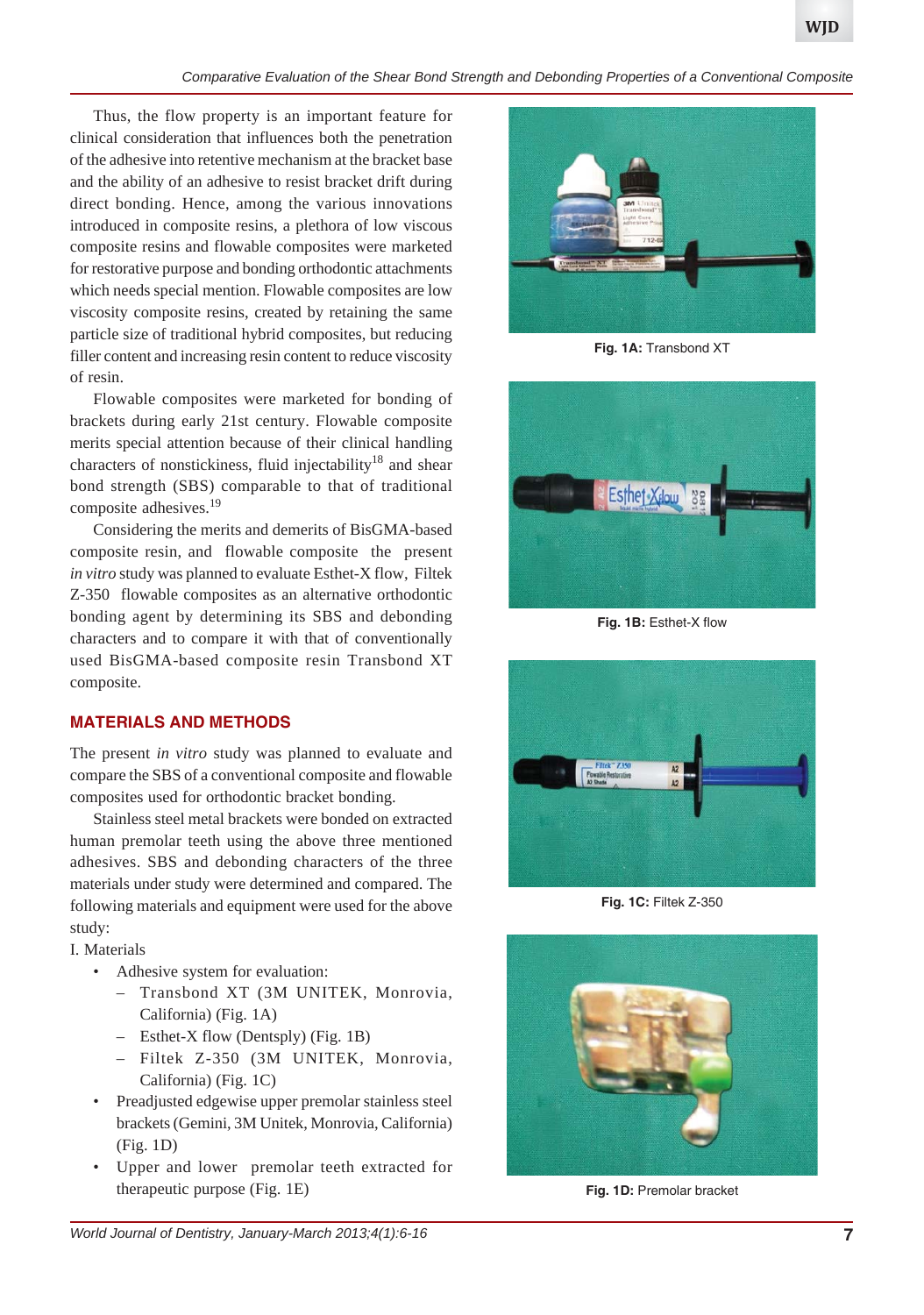

Fig. 1E: Extracted upper premolar tooth



**Fig. 1F:** Thymol solution



**Fig. 2A:** Etchant-37% phosphoric acid

- Thymol solution for storing the teeth before bonding (Fig. 1F).
- II. Bonding accessories
- Etchant: 37% phosphoric acid (Scotch bond 3M ESPE, MN) (Fig. 2A)
- Applicator brush (Fig. 2B)
- 3-way syringe (Fig. 2C)
- Bracket holder (Fig. 2D)
- Bracket positioner (Fig. 2E)
- Explorer (Fig. 2F)
- Light emitting diode curing unit–Starlight P (Monitex Bluelex) (Fig. 2G)
- Polishing rubber cup and pumice powder (Fig. 2H).



**Fig. 2B:** Applicator brush



**Fig. 2C:** 3-way syringe



**Fig. 2D:** Bracket holder



**Fig. 2E:** Bracket positioner

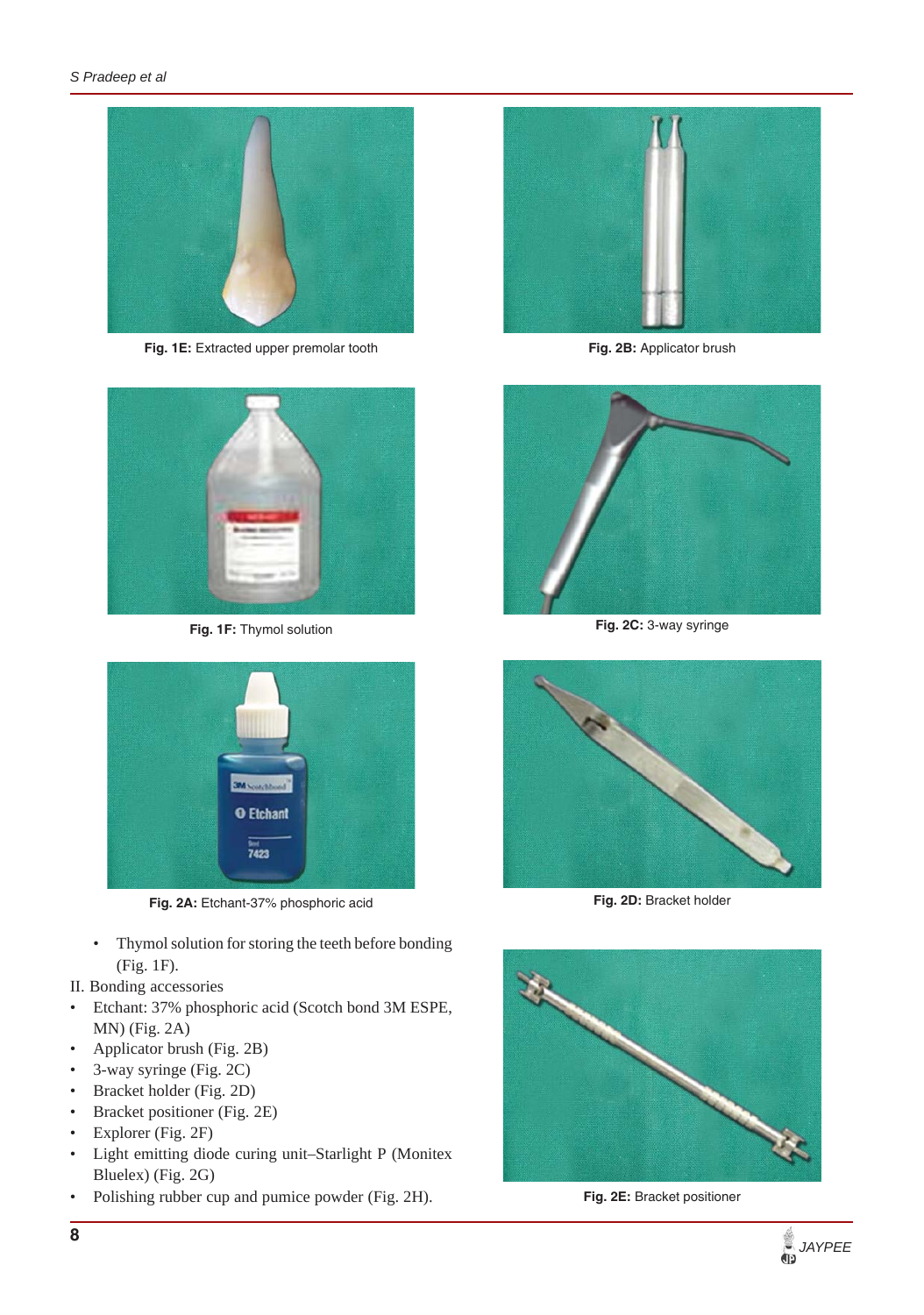*Comparative Evaluation of the Shear Bond Strength and Debonding Properties of a Conventional Composite*



**Fig. 2F:** Explorer



**Fig. 2G:** Polishing rubber cup and pumice powder



**Fig. 2H:** Polishing rubber cup and pumice powder

- III. Color coded of the acrylic blocks
- Group 1 Transbond XT: Green (Fig. 3A)
- Group II Esthet-X flow: Black (Fig. 3B)
- Group III Filtek Z-350: Blue (Fig. 3C)
- IV. Equipments: Used to evaluate SBS
- Universal testing machine JJ LLOYD 20 KN (Fig. 4A)
- Custom-made wooden jig (Fig. 4B)



Fig. 3A: Group I-Transbond XT (green)



Fig. 3B: Group II-Esthet-X flow (black)



**Fig. 3C:** Group III—Filtek Z-350 (blue)

- Aluminum block with tooth embedded attached to lower jaw of testing machine with custom-made zig and chisel mounted to upper jaw (Fig. 4C)
- Digital Vernier calipers (Fig. 4D)
- V. Equipments: Used to evaluate debonding characters
- Optical microscope (Fig. 5A)
- Scanned bracket base (Figs 5B to G).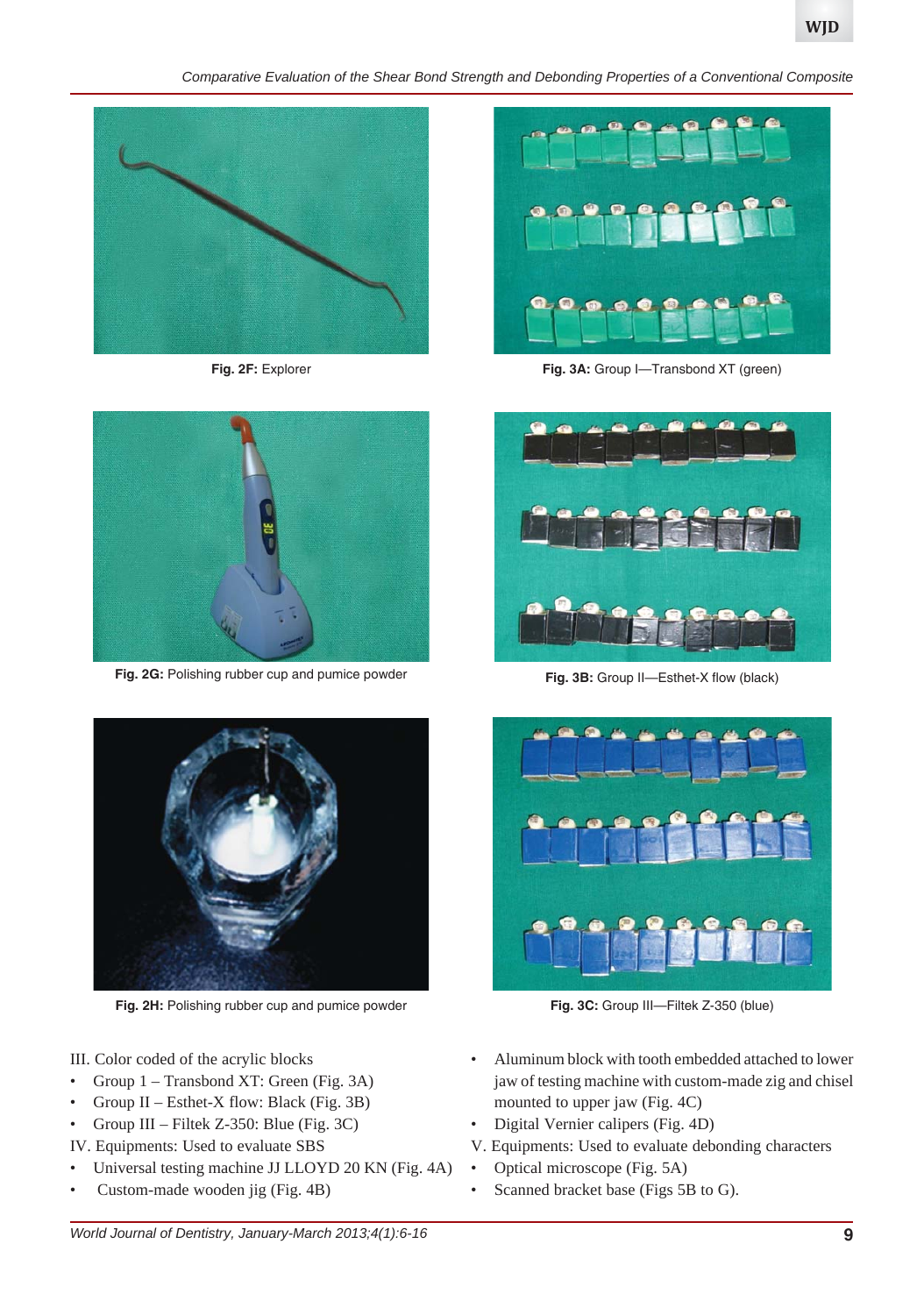

Fig. 4A: JJ Lloyd testing machine



**Fig. 4B:** Custom-made wooden zig



**Fig. 4C:** Aluminum block with tooth embedded attached to lower jaw of testing machine with custom-made zig and chisel mounted to upper jaw of testing machine



**Fig. 4D:** Digital vernier calipers used for measuring the base of the bracket



**Fig. 5A:** Stereomicroscope



**Fig. 5B:** ARI score = 0



**Fig. 5C: ARI score = 1** 



**Fig. 5D:** ARI score = 2

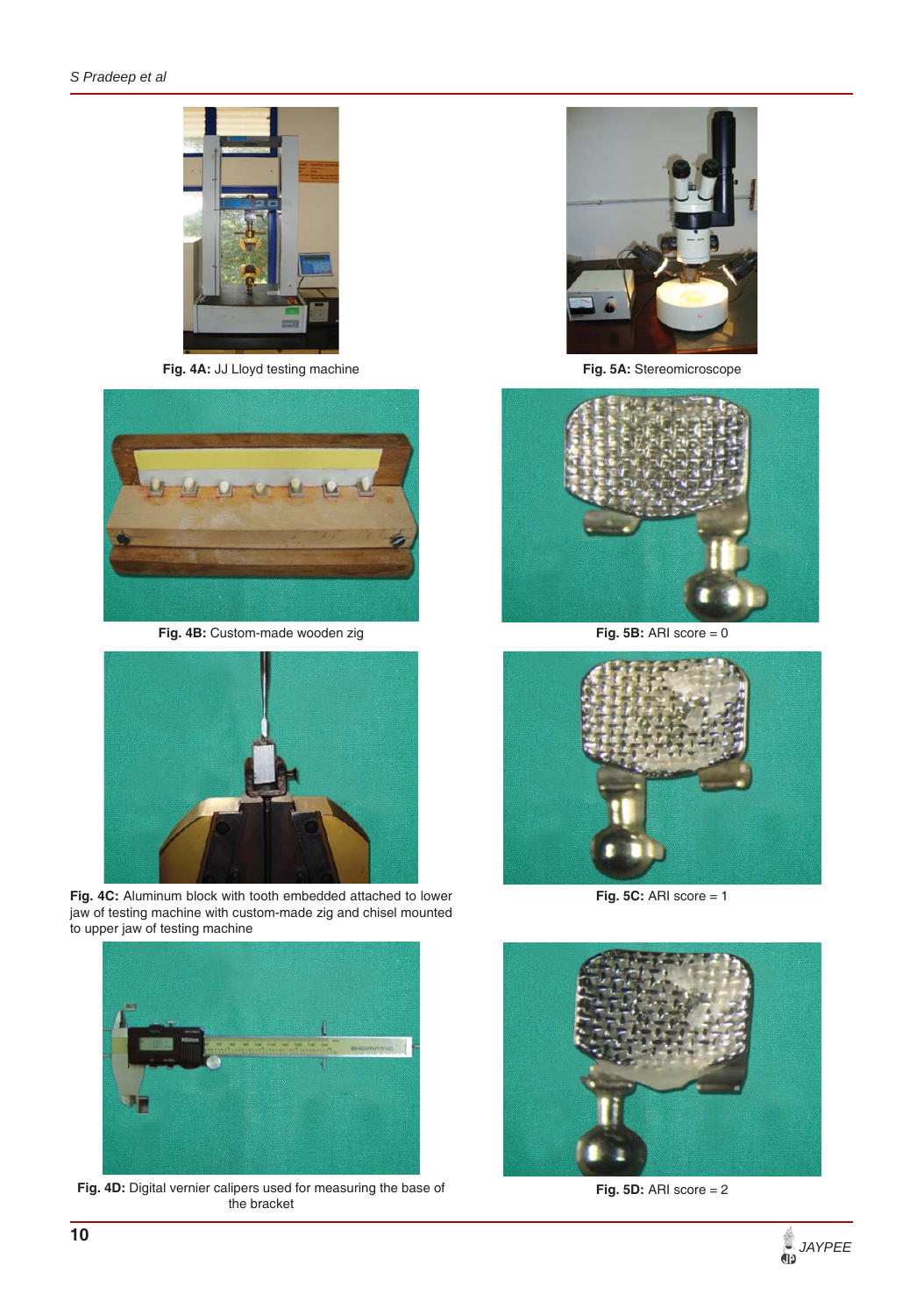

**Fig. 5E:** ARI score = 3



**Fig. 5F: ARI score = 4** 



**Fig. 5G:** ARI score = 5

#### **METHODOLOGY**

*Sample for the study*: Ninety preadjusted edgewise upper premolar stainless steel brackets (Gemini 3M Unitek) and 90 freshly extracted premolar teeth were used in the study.

Ethical committee clearance was obtained from the ethical committee, JSS University, for the use of natural teeth for the study.

*Inclusion criteria for the teeth to be evaluated in the study are:*

- Anatomically and morphologically well-defined teeth
- Noncaries maxillary and mandibular premolar teeth with intact buccal enamel, extracted for orthodontic purpose

*Exclusion criteria for the sample are as follows*:

- Teeth with heavy restorations
- Variations in crown morphology with enamel structural defect
- Teeth having surface cracks from extraction forceps
- Teeth treated with chemical agents
- Fluorosed teeth.

*Sample preparation and distribution*: The freshly extracted teeth were cleaned to remove blood or any tissue debris and stored in 0.1% wt/vol thymol solution to prevent bacterial contamination and dehydration.

The teeth were divided into three groups of 30 each to be bonded with stainless steel metal brackets using three different adhesives under study.

The teeth were then mounted on self-cured, colored blocks of dimensions  $25 \times 10 \times 10$  mm such that the roots were completely embedded into the acrylic block up to cementoenamel junction and the buccal surface of crown perpendicular to base of the block. The acrylic blocks were color coded to differentiate between different groups.

The teeth to be bonded with stainless steel metal brackets using three adhesives under study were grouped as given below (Figs 3A to C).

| Color coding of<br>aluminum blocks | Adhesive used<br>for bonding | No. of metal<br>brackets (sample<br>size) |
|------------------------------------|------------------------------|-------------------------------------------|
| Green: Group I<br>(Fig. 3A)        | Transbond XT                 | 30                                        |
| Black: Group II<br>(Fig. 3B)       | Esthet-X flow                | 30                                        |
| Blue: Group III<br>(Fig. 3C)       | Filtek flow Z-350            | 30                                        |

## **BONDING PROCEDURE**

#### **Conditioning of the Enamel Surface**

The buccal surface of the teeth was polished with pumice slurry using rubber cup mounted on low speed hand piece. After polishing, the teeth were washed with distilled water and dried using oil free air from a 3-way syringe. A total of 37% orthophosphoric acid was applied to the labial surface and left for a period of 15 seconds. The acid was then washed away with a spray of water for 10 seconds. The tooth surface was then air-dried using oil and moisture free three 3-way syringe until a dull frosty appearance was seen on the surface.

The above procedure was done for all the test specimens, to be bonded with three adhesives to be evaluated.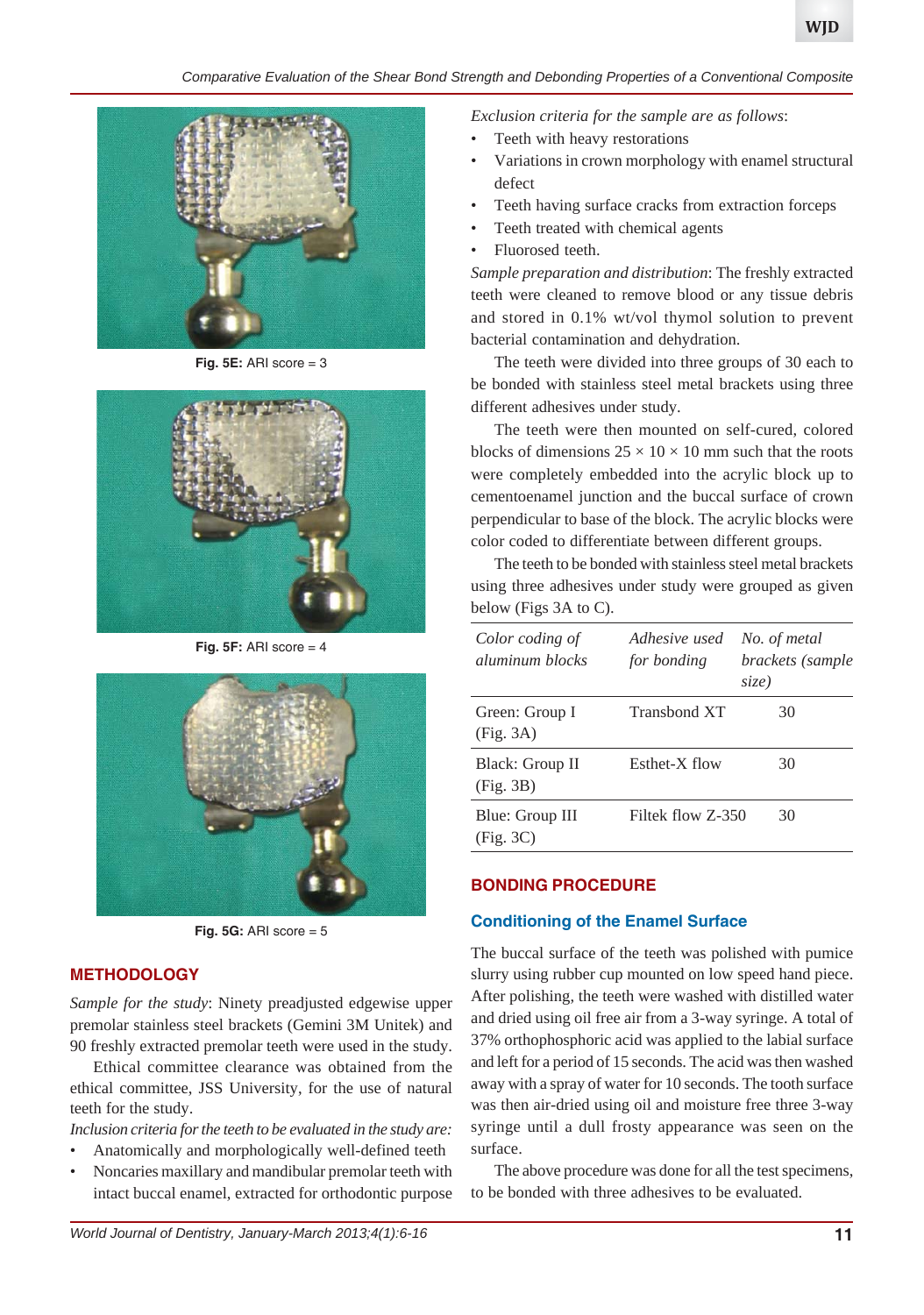## **Bonding Procedure using Transbond XT: Group 1**

The primer was applied to the etched surface with the help of an applicator brush and cured with light emitting diode (LED) for 10 seconds. The adhesive was then applied to the base of the metal bracket directly from the syringe. The bracket was held and carried to the tooth surface by a bracket holder. The bracket was then positioned on the tooth surface along the midline at a distance of 4 mm from the occlusal surface. The positioning was achieved with the help of a bracket positioner.

The bracket was pressed on the tooth surface using the reverse end of the bracket holder using uniform finger pressure. The flash around the bracket was then removed with an explorer.

The adhesive was cured using a LED curing unit. A radiometer was used to determine the intensity of the LED. The adhesive was cured from the occlusal, gingival, mesial and distal aspects for 10 seconds each.

The bonded teeth were then kept in distilled water at room temperature for 24 hours before debonding.

## **Bonding using Esthet-X Flow and Filtek Z-350: Groups II and III**

Bonding procedure for these adhesives was the same as that for group I, but after enamel etching primer step was eliminated.

#### **EVALUATION OF BOND STRENGTH**

SBS was tested with a Universal Testing Machine JJ LLOYD and was evaluated according to the following procedure for all the three samples. The machine has two vertically placed jaws.

- The aluminum block with the tooth embedded was placed in the lower jaw with custom-made jig (fixed head)
- A custom-made chisel was fitted to the upper jaw of the machine (movable head).

At the start of the testing, the jaws are positioned such that the sharp edge of the chisel from the upper block fits under the occlusal wings of the bracket bonded to the tooth. An occlusogingival force was applied to each bracket producing a shear force at the bracket–tooth interface at a crosshead speed of 1 mm/min.

The JJ LLOYD unit was attached to an electronic console that displayed the debonding forces acting on the bracket tooth interface. Thus, the exact force at which the bracket debonded was noted from the console. This force was expressed in Newtons.

To evaluate the SBS in MPa, from the force value, the following formula was used:

|                           | Force in Newtons                 |
|---------------------------|----------------------------------|
| Shear Bond Strength $=$ - |                                  |
| (MPa)                     | Area of the bracket base (sq mm) |

The area of the bracket base as measured by using digital Vernier calipers  $(8.68 \text{ mm}^2)$  (Fig. 4C).

# **EVALUATION OF THE DEBONDING CHARACTERISTICS**

The debonded tooth surface was examined under an optical microscope at ×16 magnification to determine the bond failure interface (Figs 5A to G).

The adhesive remaining on the bracket base after debonding was scored according to the modified adhesive remnant index (ARI) based on the following guidelines:

- Score  $0 =$  no adhesive left on bracket
- Score  $1 =$  less than 25% of adhesive left on bracket
- Score  $2 = 25\%$  of adhesive left on bracket
- Score  $3 = 50\%$  of adhesive left on bracket
- Score  $4 = 75\%$  of adhesive left on bracket
- Score  $5 = 100\%$  of adhesive left on bracket.

The values obtained from the SBS testing and the modified ARI scores of the three adhesives were tabulated and the subjected to statistical analysis.

## **RESULTS**

The results of the SBS and modified ARI scores of the three adhesives: Group I, Transbond XT; group II, Esthet-X flow; group III, Filtek Z-350 flow with their interpretation are presented in Tables 1 and 2 graphically and diagrammatically represented in Graphs 1 and 2A to C.

#### **SHEAR BOND STRENGTH**

- It is evident from the above table that group I has the highest mean SBS (11.58  $\pm$  1.3 MPa) followed by group III (11.07  $\pm$  1.03 MPa) and the lowest in group II  $(10.70 \pm 2.0 \text{ MPa}).$
- One-way ANOVA was used to calculate the p-value (<0.05 was considered significant). One-way ANOVA showed no significant difference in mean SBS among three groups.
- From the above table it was observed that 60 to 70% of samples in all the three study groups showed score 3.
- Groups II and III showed increased frequency of score 2, 4 and 5 and lower in group I but it was *vice versa* in score 0 and 1.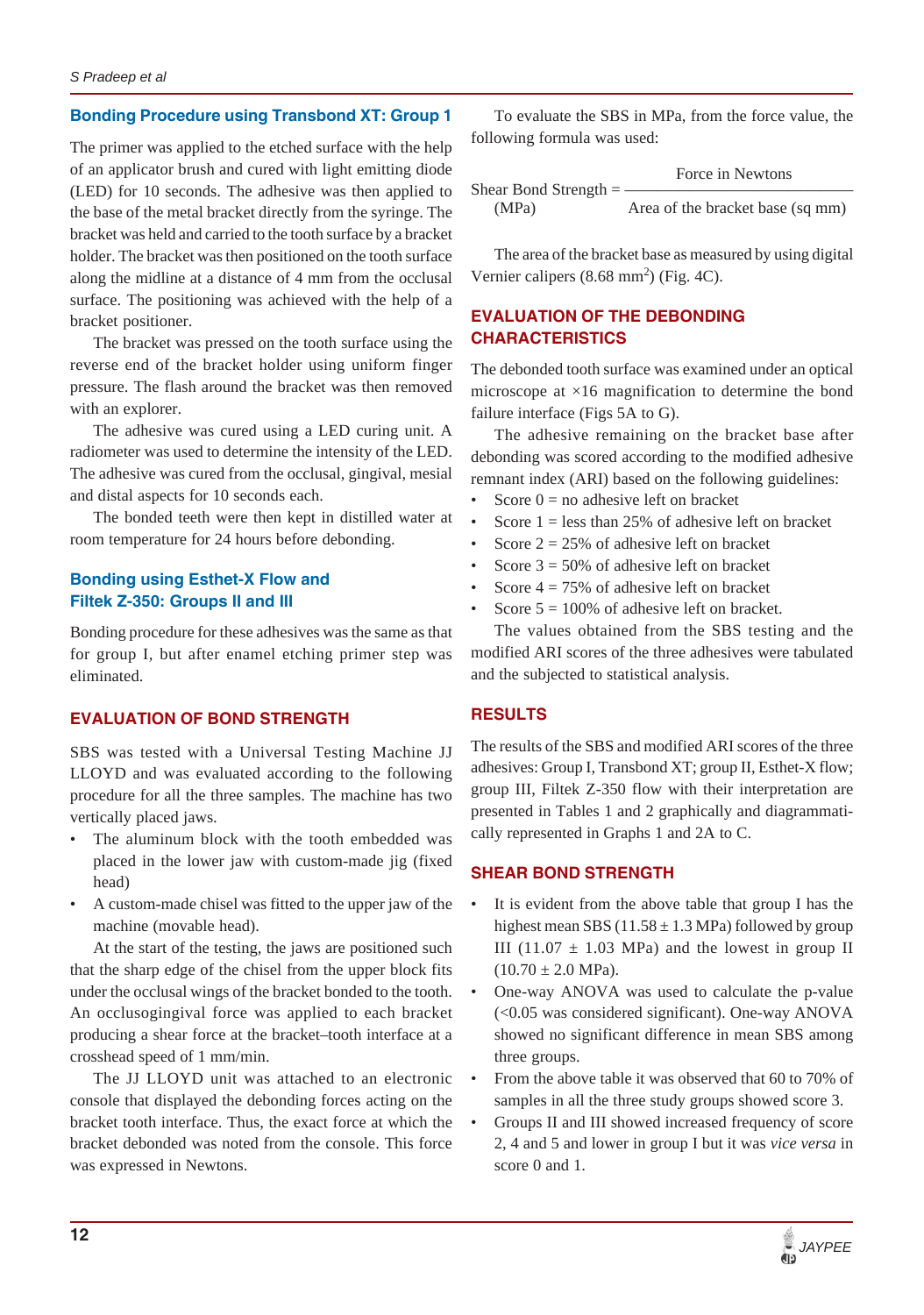*Comparative Evaluation of the Shear Bond Strength and Debonding Properties of a Conventional Composite*

| Table 1: Mean and standard deviation and test of significance of shear bond strength (SBS) of the three adhesive groups |             |                |          |              |         |             |  |
|-------------------------------------------------------------------------------------------------------------------------|-------------|----------------|----------|--------------|---------|-------------|--|
| Groups                                                                                                                  | Samples (N) | Mean SBS (MPa) | Std. dev | Range (MPa)  | p-value | F statistic |  |
|                                                                                                                         | 30          | 11.58          | 1.39     | 9.5-14.9     |         |             |  |
| $\mathsf{II}$                                                                                                           | 30          | 10.70          | 2.00     | 8.6-19.9     | 0.0866  |             |  |
| $\mathbf{III}$                                                                                                          | 30          | 11.07          | 1.03     | $9.5 - 12.9$ |         | 2.5172      |  |

| <b>Table 2:</b> Frequency distribution of modified ARI of the three adhesive groups |               |           |         |         |         |           |           |
|-------------------------------------------------------------------------------------|---------------|-----------|---------|---------|---------|-----------|-----------|
| Groups                                                                              | Sample<br>(N) | Score 0   | Score 1 | Score 2 | Score 3 | Score 4   | Score 5   |
|                                                                                     |               | No. (%)   | No. (%) | No. (%) | No. (%) | No. (%)   | No. (%)   |
|                                                                                     | 30            | 7(23%)    | 6(20%)  | 4(13%)  | 8(27%)  | $3(10\%)$ | 2(7%)     |
| $\mathbf{II}$                                                                       | 30            | $3(10\%)$ | 4(13%)  | 6(20%)  | 10(34%) | 4(13%)    | $3(10\%)$ |
| $\mathbf{III}$                                                                      | 30            | $3(10\%)$ | 3(10%)  | 5(17%)  | 10(33%) | 6(20%)    | $3(10\%)$ |



**Graph 1:** Adhesive remnant index

## **SUMMARY OF RESULTS**

Under the test conditions, Transbond XT showed highest SBS followed by Filtek Z-350 and the least by Esthet-X flow. However, the difference was not statistically significant when the means of all three study groups were compared and even one-way ANOVA showed no significant difference in mean SBS among three groups.

Frequency distribution of modified ARI for the three adhesive groups showed. Groups II and III showed increased frequency of score 2, 4 and 5 and lower in group I but it was *vice versa* in score 0 and 1. All the three groups had ARI score of 3 (60-70%), suggestive of cohesive type of failure.

## **DISCUSSION**

The direct bonding of orthodontic brackets has revolutionized and advanced the clinical practice of orthodontics. Present day bonding makes use of acid etchants followed by primer materials as an essential part of the bonding procedure in order to allow good wetting and penetration of the sealant that bond the bracket to the enamel surface.<sup>14,15</sup>



**Graph 2A:** ARI frequency distribution Transbond XT



**Graph 2B:** ARI frequency distribution Esthet-X flow



**Graph 2C:** ARI frequency distribution Filtek Z-350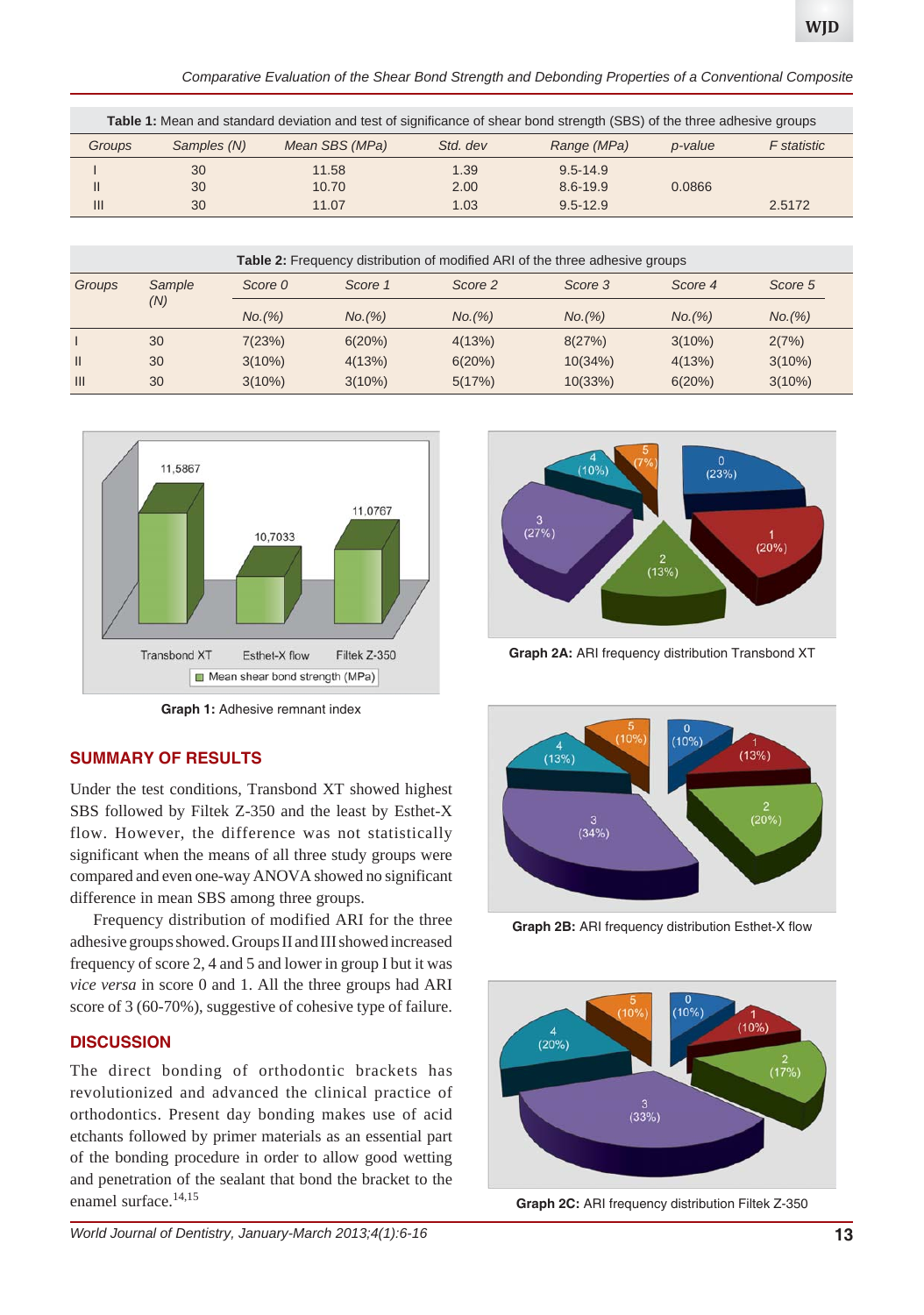The quality of orthodontic treatment is being constantly improved with increasing sophistication of techniques and orthodontic bonding materials that benefits both the patients and the clinician. Advances in material sciences have tried to improve the quality of bonding by refining the composition of bonding materials, dispensing systems and modes of curing, enhancing bond strength, handling characteristics and simplifying the procedure. The main requisite of an orthodontic adhesive is to produce a strong and durable bond to withstand both occlusal and orthodontic force during the course of treatment but at the same time permit bracket removal at the end of treatment without enamel damage and ease of cleaning.

Flowable composites are low viscosity composite resins, created by retaining the same particle size of traditional hybrid composites, but reducing filler content and increasing resin content to reduce viscosity of resin. Flowable composites were marketed for bonding of brackets during early 21st century. Flowable composite merits special attention because of their clinical handling characters of nonstickiness, fluid injectability and SBS comparable to that of traditional composite adhesives.

This study, we therefore undertook which, compare and evaluate effectiveness of Esthet-X flow, and Filtek Z-350 flowable composites will enable the clinician to consider as an alternative orthodontic bonding agent for orthodontics bracket bonding.<sup>20</sup>

The values of the SBS and modified ARI scores obtained for Transbond XT, Esthet-X flow and Filtek Z-350 in the present study were statistically analyzed.

## **Comparison of SBS of the Three Adhesive Groups**

Transbond XT has a slightly higher mean strength value of  $11.58 \pm 1.3$  MPa compared to Filtek Z-350 with a mean SBS of  $11.07 \pm 1.03$  MPa and Esthet-X flow had the lowest SBS value  $10.70 \pm 2.0$  MPa. The differences noted in the mean SBS values of the three adhesives are not statistically significant ( $p = 0.086$ ). One-way ANOVA was used to calculate the p-value  $\langle$  <0.05 was considered significant). One-way ANOVA showed no significant difference in mean SBS among three groups (Table 1, Graph 1).

Thus, the present study indicated that Transbond XT and Filtek Z-350 have comparable bond strength followed by slightly lower bond strength for Esthet-X flow.

At this juncture it is worthwhile to note that the bond strength of all the three adhesives is quite above the clinically acceptable level of 5.9 to 7.8 MPa as suggested by Reynolds.<sup>19</sup> Lopez<sup>21</sup> recommended a value of 7 MPa as minimum bond strength for successful clinical bonding. According to Profit, $^{22}$  forces of mastication are highly variable which ranges upto 50 kg and orthodontic forces in the range of 50 to 150 gm.

Among the various commercially available BisGMAbased resins Transbond XT has been extensively evaluated for its own bond strength as well as a adhesive to evaluate other factors influencing bond strength namely enamel conditioning method, methods of polymerization, bracket types (metal or ceramic) and different debonding methods.

Olsen, Owens Jr, Bishara, Oesterle and Tecco et al to name a few have reported higher SBS values for Transbond XT when evaluated under different testing conditions as observed in the present study. $^{23}$ 

 $Simona<sup>24</sup>$  and Attilio<sup>19</sup> have reported very high values of 23.23 and 23.47 MPa for Transbond XT and 34.80 and 24.98 MPa for flowable composites compared to 11.64 and 11.0 MPa expressed in the present study. They suggested that flowable composites can be used for orthodontic bonding.

Dong-Bum-Ryou<sup>25</sup> reported a lower SBS value for flowable composites compared to that of Admira Flow in the present study and he concluded that flowable composites with no intermediate bonding resin could be conveniently applied for orthodontic bracket.

However, Tancan Uysal<sup>26</sup> reported a very low value for flowable composites ranging from 6 to 8 MPa compared to 17.10 MPa showed for Transbond XT and concluded that flowable composites are not suitable for orthodontic bonding.

The goal of current orthodontic research is to improve the bonding procedure by reducing chairside time during bonding and debonding without jeopardizing the ability to maintain clinically acceptable bonds strength. Clinicians are interested in determining the level at which the bond failure will take place with force application.

According to Fox,  $27$  and Eliades<sup>28</sup> mean bond strength and standard deviation may not be the best indicators for evaluating the bond strength of the bonding materials. When considering the bond failure, weaker values (tail of the distribution) may be more important. Therefore it may be more appropriate to use a function that relates probability of failure to applied force. It is suggested that *in vitro* and *in vivo* bond strength testing should include some form of survival analysis. This gives the clinician a better idea of how the material or bracket is likely to perform in the clinical situation. Therefore in addition to ANOVA, which considers only mean and standard deviation, Kaplan-Meier survival analysis was also performed to analyze the data because it considers the entire spread of the data and thus helps to evaluate the clinical performance better.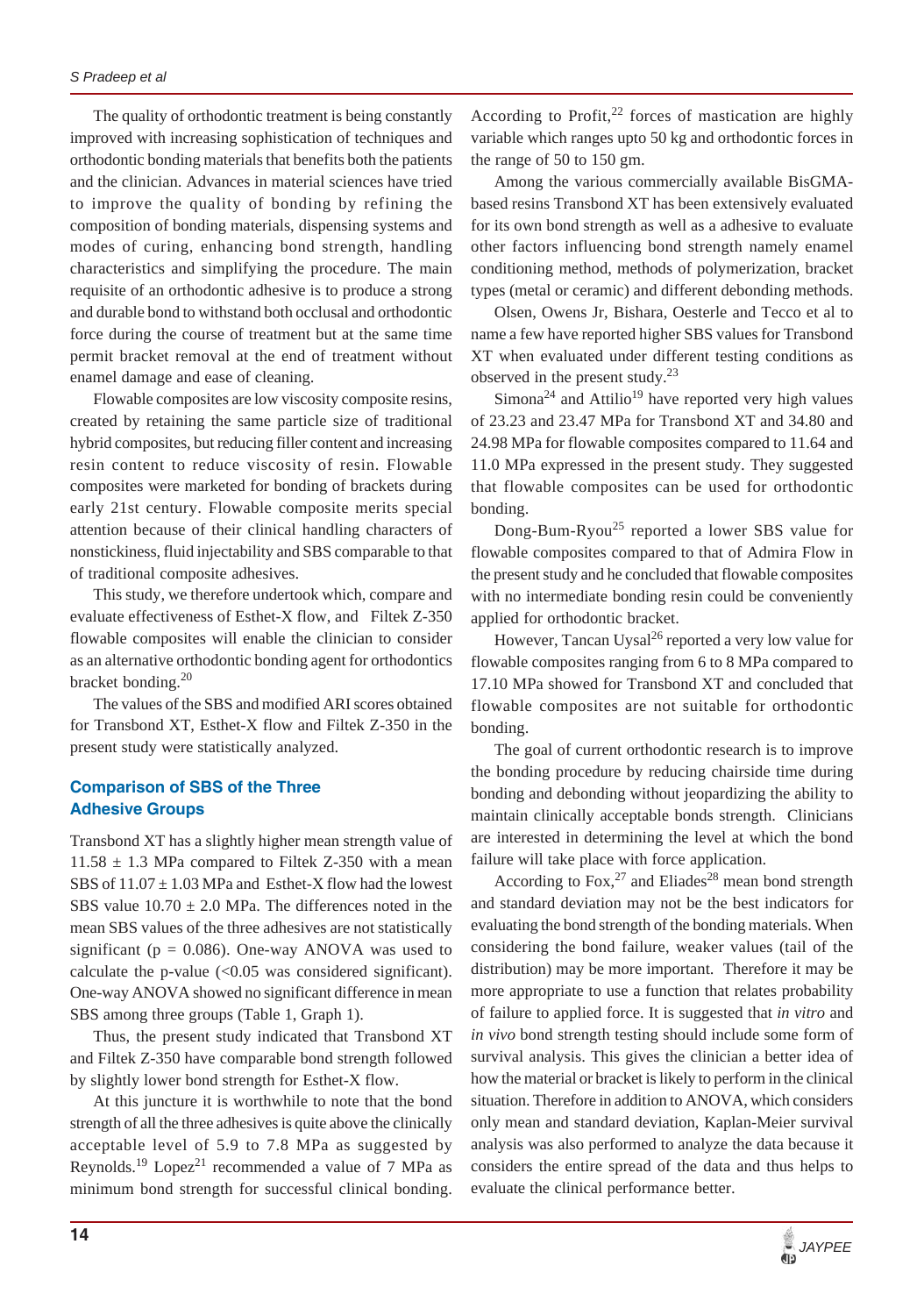# **Frequency Distribution of modified ARI Scores of the Three Adhesive Groups**

The frequency distribution of the modified ARI scores reveals that 60 to 70% of the samples in all the three study groups showed score 3 suggestive of a cohesive fracture (Table 2, Graphs 2A to C).

Ideal ARI score is a subject of debate. Proponents of low score of modified ARI (score 1 and 2) claim that the tooth surface requires extensive cleaning of already damaged etched enamel surface.<sup>29</sup> Group I had more percentage of score 1and 2 compare with that of groups II and III.

Proponents of high score of modified ARI (score 4 and 5) claims that there is no need of extensive cleaning, but there is a possibility of enamel crack or tear since entire adhesive comes out with bracket base. Groups II and III showed increased frequency of score 2, 4 and 5 compare to group I.

It is suggested that bond failure at bracket adhesive interface is more desirable than adhesive enamel interface, because enamel fracture and cracking have been reported, though inherent weakness of the tooth surface can also cause tooth fracture.

The cohesive fracture noted in the present study is favorable and indicates moderate amount of bond strength at clinically acceptable level, and facilitate easy debonding after treatment. Further, it requires minimal clean up and less damage during debonding.

The above discussion on the present study reveals that Filtek Z-350 has comparable bond strength with that of Transbond XT and Esthet-X flow has slightly lower bond strength values. However, the SBS values of all the three adhesives are within the clinically acceptable levels and they exhibit cohesive type of bond failure. Probability of failure rate is almost similar for all the three adhesives, the difference being not statistically significant.

Both flowable composites on the other hand have a decreased filler particle, i.e. it flows while being applied and contoured but remains firm when stationary. However, when this material was used for bonding in the present study drifting of the brackets was noticed due to its increased flowability and required extra care to position the brackets.

It is evident from the present study that flow property and viscosity of adhesive plays an important role. Within certain limits, thinner and flowable adhesive paste will facilitate better penetration of the adhesive into mesh of the bracket base and the microporosities of the etched enamel surface and improve handling properties and bond strength. Therefore, a balance is required between the flow and viscosity to obtain optimal consistency to achieve optimal bond strength and improve handling property.

Though Transbond XT is a clinically efficient material as again confirmed from this study, Esthet-X flow and Filtek Z-350 flow, if their flow and viscosity are balanced to improve handling property can definitely be considered as an alternative bonding system due to its comparable bond strength and debonding characters and other reported properties of biocompatibility. Considering the *in vivo* nature of the present study the findings should be interpreted with caution while applying it for clinical application. The efficacy of the flowable composites as a bonding agent needs *in vivo* and clinical assessment through a survival analysis. Preliminary evaluation done in this study however will be a valuable guide for future in clinical use.

## **CONCLUSION**

The following conclusions are drawn from this comparative *in vitro* study on the SBS and debonding characters of Transbond XT, Esthet-X flow and Filtek Z-350 using metal brackets.

- Filtek Z-350 has a comparable mean bond strength value  $(11.07 \pm 1.03 \text{ MPa})$  like that of Transbond XT (11.58  $\pm$ 1.3 MPa).
- Esthet-X flow has slightly lower mean bond strength value (10.70  $\pm$  2.0 MPa) compared Filtek Z-350 and Transbond XT.
- All the three adhesives exhibited clinically acceptable bond strength.
- 60 to 70% of all the three adhesives exhibited cohesive type of bond failure.
- The efficacy of the flowable composites as a bonding agent needs *in vivo* and clinical assessment through a survival analysis.
- Filtek Z-350 and Esthet-X flow exhibited problems with handling properties and flowability. Drifting of brackets was noted and pressure was needed for positioning the bracket with Filtek Z-350 and Esthet-X flow.
- The flow property and viscosity should be balanced to obtain optimal consistency to achieve optimal bond strength and improve handling property for Filtek Z-350 and Esthet-X flow.
- Future research need to be focused toward the biocompatibility, rheological property and viscosity for Filtek Z-350 and Esthet-X flow to be used as orthodontic adhesive.

## **MANUFACTURER NAME**

- 3M UNITEK, Monrovia, California
- Dentsply